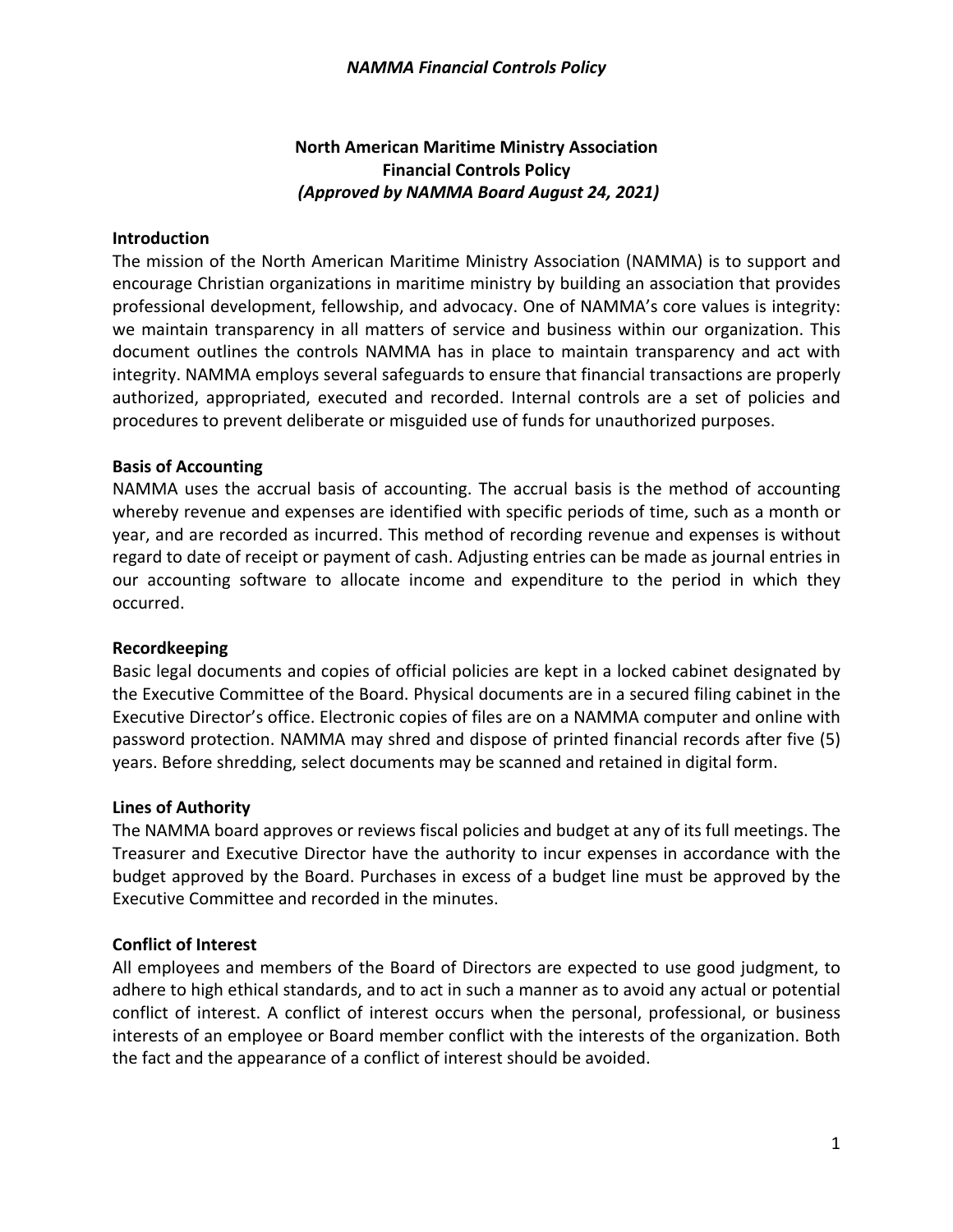Should there be any dispute as to whether a conflict of interest exists: The Executive Director shall determine whether a conflict of interest exists for an employee and shall determine the appropriate response. The Board of Directors shall determine whether a conflict of interest exists for the Executive Director or a member of the Board and shall determine the appropriate response.

# **Financial Transactions with Insiders**

No advances of funds to employees, officers, or directors are authorized without the approval of the Executive Committee. Direct and necessary expenses including travel for meetings and other activities related to carrying out responsibilities shall be reimbursed. In no case shall NAMMA borrow funds from any employee, officer, or director of the organization without specific authorization from the Executive Committee.

# **Contracts**

The Board shall approve any contractual commitment for bank loans, corporate credit cards, or for real estate leases or purchases.

# **Background Checks**

Background checks for employees are completed in the hiring process, in accordance with the NAMMA policy on protection of vulnerable adults.

# **Segregation of Duties**

The organization's financial duties are distributed among multiple people to help ensure protection from fraud and error. The distribution of duties aims for maximum protection of the organization's assets while also considering efficiency of operations. The treasurer sends checks on approval of the Executive Director. All financial transactions are recorded by the bookkeeper in an online accounting software program, which is available for review by the Executive Director and Treasurer.

### **Bank Reconciliations**

Bank statements will be opened and reviewed in a timely manner. Bank accounts can always be viewed online by the bookkeeper, the Executive Director and the Treasurer, each of whom will have distinct access to the software. The Executive Director will review and approve reconciliation done by the bookkeeper and forward to the Treasurer. The Treasurer will review and submit to the Executive Committee in advance of their monthly meetings. The Executive Committee will approve the financial report and document this approval in the Minutes.

# **Physical Security**

The organization maintains physical security of its assets to ensure that only people who are authorized have physical or indirect access to money, securities, and other valuable property. Bank checks are stored in the secure office of the Treasurer. Passwords will be kept confidential and secure. Bank deposits are completed in a timely fashion.

### **Financial Planning and Reporting**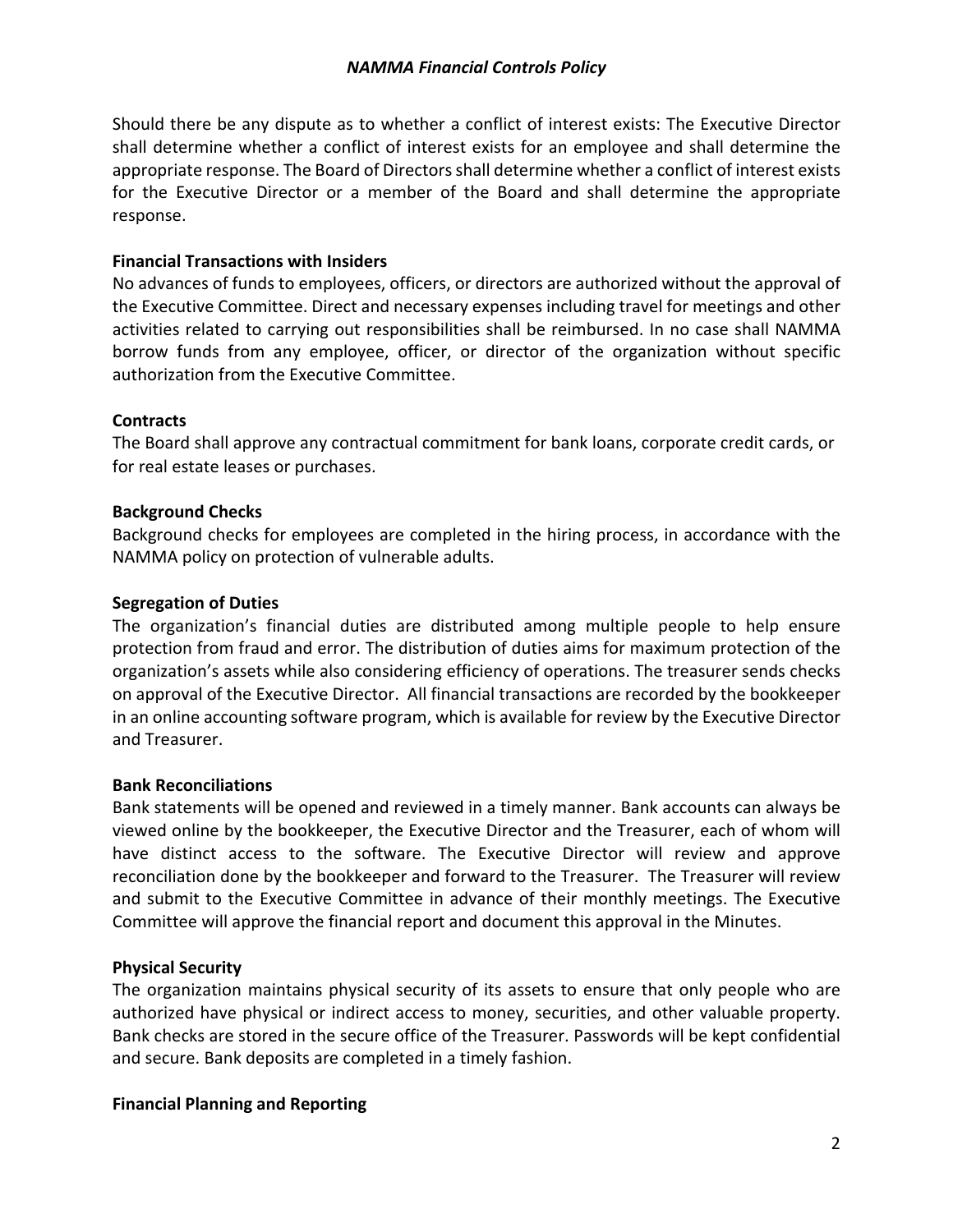The organization's financial statements are prepared in accordance with Generally Accepted Accounting Principles (GAAP). The presentation of the Financial Statements shall follow the recommendation of the Financial Accounting Standards Board (FASB) No. 117, "Financial Statements of Not-For-Profit Organizations." Under GAAP, revenues are classified based on the existence or absence of donor-imposed restrictions. Accordingly, the net assets of the organization are classified as unrestricted, temporarily restricted and permanently restricted.

### **Budgeting Process**

NAMMA's annual budget is reviewed and approved at meetings of the full Board. The Treasurer will work together with the Executive Director and the bookkeeper to ensure that the annual budget is an accurate reflection of programmatic and infrastructure goals for the coming year. The Treasurer and the Executive Director will present a draft budget to the Executive Committee at least thirty (30) days prior to its submission to the full Board of Directors. The Executive Committee shall review and approve a recommended fiscal year budget and submit it for approval to the Board of Directors. The budget shall contain revenues and expenses forecasted for the full year. The Board of Directors will review and approve the budget at a meeting prior to the start of the next fiscal year. The budget is revised during the year only if approved by the Board of Directors. The Budget is made available to the full membership at the association's next Annual General Meeting.

### **Internal Financial Reports**

The Treasurer prepares regular financial reports on a monthly basis presented to the Executive Committee for review and approval. Statements are presented to the Executive Committee by the Treasurer and prepared with the Executive Director and bookkeeper. Financial reports show current balance in all accounts, statement of activities, and budget v. actual. The Treasurer produces a narrative report to explain budget and significant variations.

### **Online Banking**

The President, Treasurer, Executive Director and bookkeeper should have online access to NAMMA bank accounts to check their work. The Treasurer should review the account online on a regular basis to check for identity theft which may be diverting corporate funds. The Treasurer can reconcile the bank statements and spot-check the online payments.

### **Audit and Financial Review**

NAMMA completes a Financial Review and Audit in alternating years. The NAMMA Board approves auditors. The Treasurer is the authorized representative with the auditor and will be assisted by the Executive Director and bookkeeper in the audit process. Online accounting data will be made available directly to the accounting firm along with all other relevant information and reports. The Audit or Financial Review will be presented to the Executive Committee who will review and send to the Board of Directors at least one month before a full Board meeting. The Audit shall be approved by the full Board and then made available to the full membership of NAMMA at the association's next Annual General Meeting.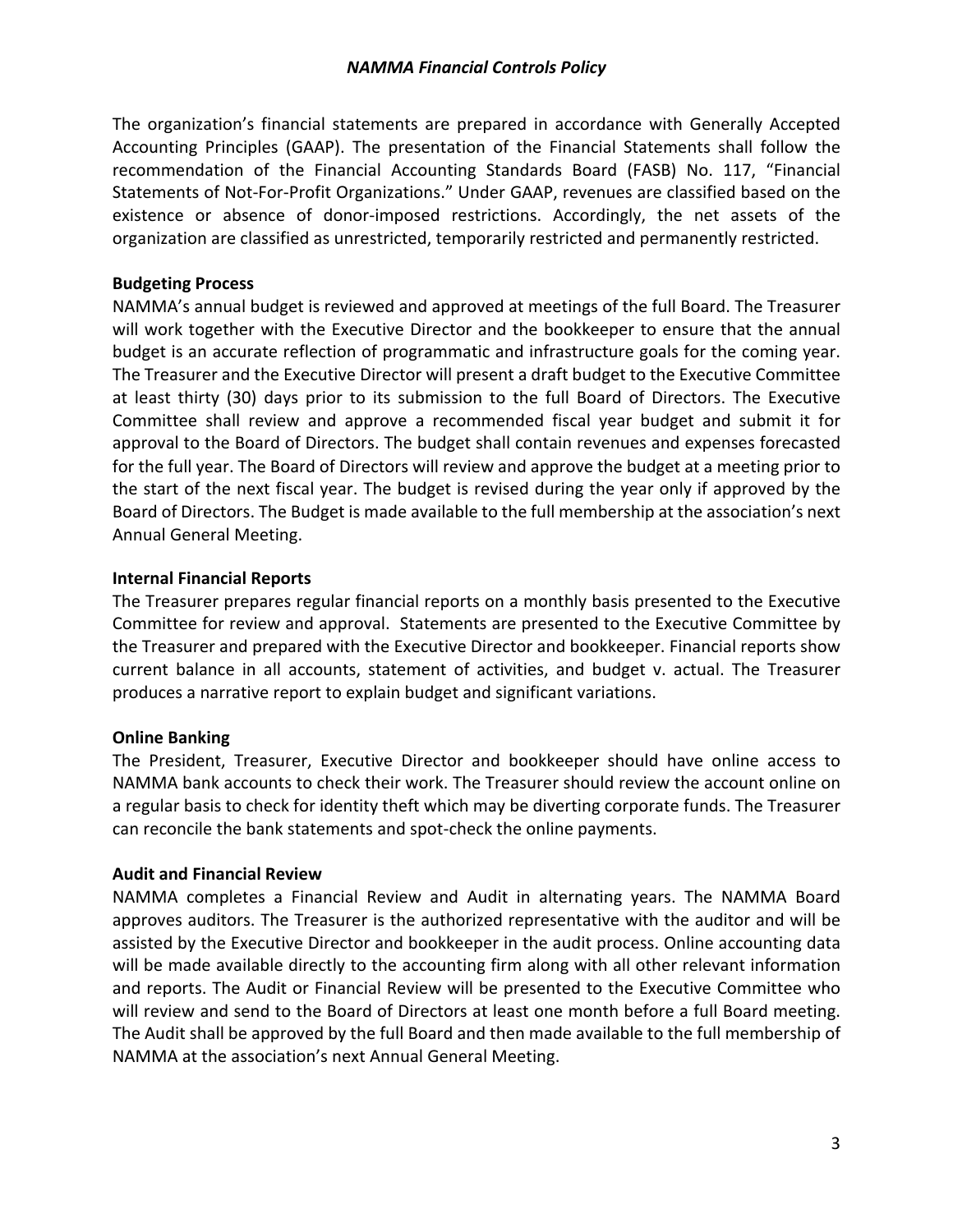# **Tax Compliance**

The bookkeeper completes Internal Revenue Service Form 990 and all other tax forms. Before filing they are reviewed by the Executive Director and approved by the Treasurer. The form 990 will be made available for full Board and membership of NAMMA in digital form.

### **Revenue and Accounts Receivable**

All grants and projects are invoiced promptly to ensure a regular healthy cash flow for the organization. The Executive Director gathers relevant expense documentation and prepares all invoices. The Executive Director and the Treasurer determine appropriate collection efforts for long outstanding invoices.

# **Revenue Recognition**

All contributions will be recorded in accordance with GAAP, with specific attention to Standards FASB 116 and 117. Contributions are recorded as pledged or received in accordance with FASB 116, and must be credited to the appropriate revenue lines as presented in the annual budget and coded as designated in the organization's Chart of Accounts. The Executive Director reviews all revenue and assists the bookkeeper to indicate in online accounting software how the revenue shall be recognized (as earned / contributed, conditional / unconditional and restricted / unrestricted). If there is a question or uncertainty about how to recognize a contribution, the Executive Director will ensure that the donor is contacted to clarify the intent of the contribution. The bookkeeper is responsible for posting revenue to the general ledger in accordance with the determination made by the Executive Director.

### **Receipt for Payments**

Credit card payments made online are issued receipts automatically with relevant information by the payment processing software. Payment information is secure and only available on a password protected system. Receipts for donations for other payments are given within thirty (30) days of funds arriving. Written acknowledgement for all donations will be provided.

### **Payments**

The Treasurer and the President have signing authority for checks. Other Board Members may be added as signatories as designated by the Board and documented in the minutes. The Executive Director has the corporate credit card. The Treasurer shall review purchases to ensure that they were necessary and according to budget categories. No invoice or payment should be made in cash, unless it is approved in advance by the Treasurer and with clear invoice and receipt.

# **Payroll**

Payroll for employees or subcontractors is normally paid by the Treasurer monthly. Other external payroll services may be contracted with the agreement of the Executive Committee.

### **Purchases & Procurement**

Any expenditure in excess of \$5,000USD for the purchase of a single item should have bids from three (3) suppliers if possible. These bids will be reviewed by the Executive Director and the bid award must be specifically approved in advance by the Executive Committee. All invoices less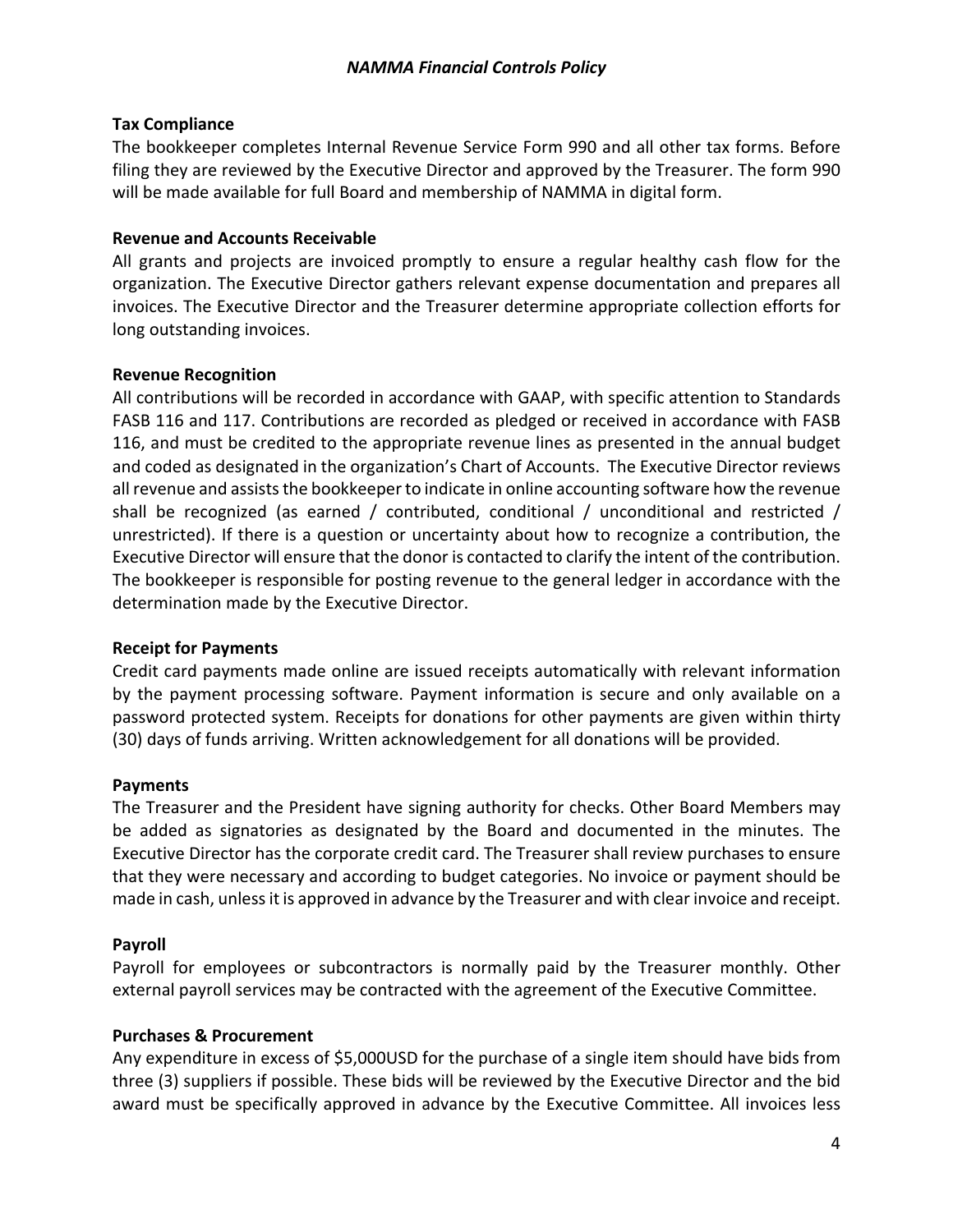# *NAMMA Financial Controls Policy*

than \$5,000 must be approved by the Executive Director before payment and kept on record for the Treasurer and bookkeeper. All invoices will be kept on record for five (5) years, then digitized and destroyed.

# **Petty Cash**

No petty cash is kept on hand. When cash is received for payment of any good or service, it is receipted, and the cash is deposited promptly into a NAMMA bank account.

# **Employee Expense reimbursements**

Employee expenses are only paid on presentation of expense reimbursement forms with attached receipts. These can be filed monthly, but no less than once per quarter. For items within budget, expenses can be approved and paid by the Treasurer. For items that exceed budget categories, approval from the Executive Committee is necessary. Expenses for travel will be reimbursed according to the NAMMA Travel Expense Policy.

# **Credit Card**

Credit cards must be approved by the NAMMA Board. The credit card statement is sent to the bookkeeper and the Treasurer monthly and kept in digital format. All credit card purchases will follow the approved budget. If a purchase is over budget, it must have approval of the Executive Committee.

# **Asset Management**

The Treasurer is responsible for administering investment accounts. The President will also have signatory power on all accounts. Balances in accounts shall be kept below insured FDIC limits.

# **Capital Equipment**

NAMMA equipment is stored in secure locked areas. All computers and phones owned by NAMMA are password protected. Electronic equipment purchased by NAMMA is depreciated over five (5) years. The Treasurer shall decide with the Executive Director on methods for disposing or sale of assets when they are no longer in use.

### **Operating Reserve**

The target minimum operating reserve fund for the organization is \$100,000USD. The operating reserve will be funded with surplus unrestricted operating funds. The Board of Directors may from time to time direct that a specific source of revenue be set aside for operating reserves. Examples may include one-time gifts or bequests, special grants, or special appeals. To use the operating reserves, the Executive Director will submit a request to the Board of Directors. The request will include the analysis and determination of the use of funds and plans for replenishment. The organization's goal is to replenish the funds used within two (2) years to restore the operating reserve fund to the target minimum amount.

# **NAMMA Seafarers' Ministry Support Fund**

The NAMMA Seafarers' Ministry Support Fund is a special fund that helps NAMMA Members or affiliated agencies who might need assistance in the face of unforeseen circumstances.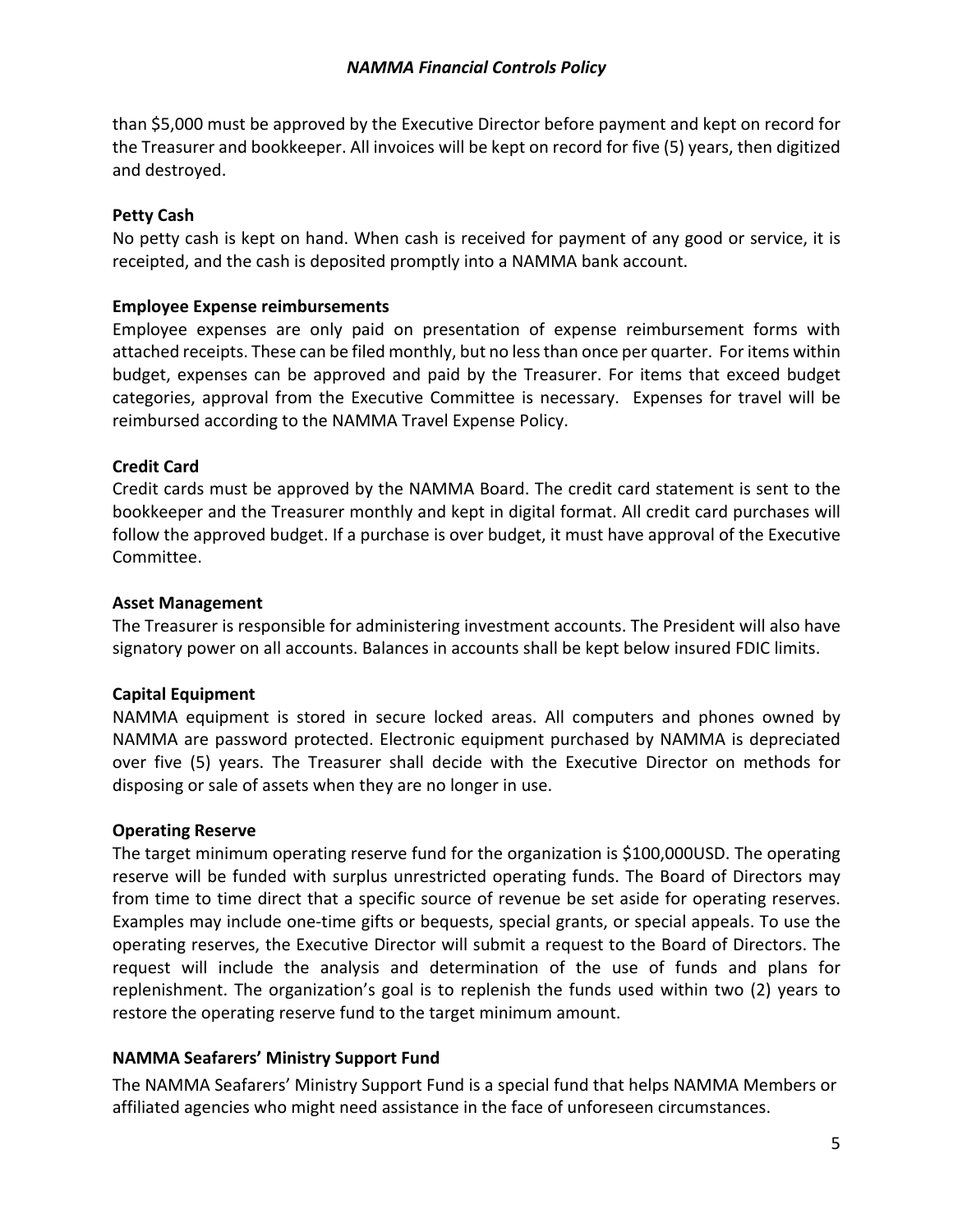Revenues of the Ministry Support Fund come primarily from donations, but also from other grants or other sources. Grants from the Seafarers' Ministry Support Fund are normally limited to a maximum of \$2,500USD, per the guidelines in appendix 1.

# **Appendix 1 - NAMMA Seafarers' Ministry Support Fund**

The North American Maritime Ministry Association (NAMMA) Seafarers' Ministry Support Fund is a special fund that helps NAMMA Members or affiliated agencies who might need assistance in the face of unforeseen circumstances. Revenues of the Ministry Support Fund come primarily from donations, but also from other grants or other sources. Grants from the Seafarers' Ministry Support Fund are normally limited to a maximum of \$2,500USD.

The Seafarers' Ministry Support Fund has these priorities:

- Financial relief in the event of significant distress because of an unforeseen crisis (pandemic, natural disaster, illness, sudden economic problems) of active NAMMA Members or Affiliated Agencies which limits the ability of the member or agency to carry out their ministry activities
- Provision of periodic support programs for seafarers by NAMMA Members and Affiliated Agencies
- Bursary support for participation in NAMMA programs for those with demonstrated financial need

The Ministry Support Fund does not support:

- Regular or anticipated maintenance or operational expenses of a NAMMA Member or Affiliated Agency
- Membership fees, medical treatment, legal costs, personal or business debts
- Support for Non-Members or causes unrelated to the maritime ministry work of the Member or Affiliated Agency

Assistance:

- Any active NAMMA Member can make an application to the Support Fund on behalf of their Affiliated Agency or one of its staff
- The fund is administered by the NAMMA Board Executive Committee who confidentially reviews applications for assistance and approves for disbursement by Treasurer
- Under normal circumstances, only one grant request can be made by an affiliated agency or Member per year
- NAMMA Members are encouraged to contact the NAMMA Executive Director for further clarification

Tax receipts are issued for contributions over \$10; all donations are greatly appreciated. Donations to the Seafarers' Ministry Support Fund can be made here: